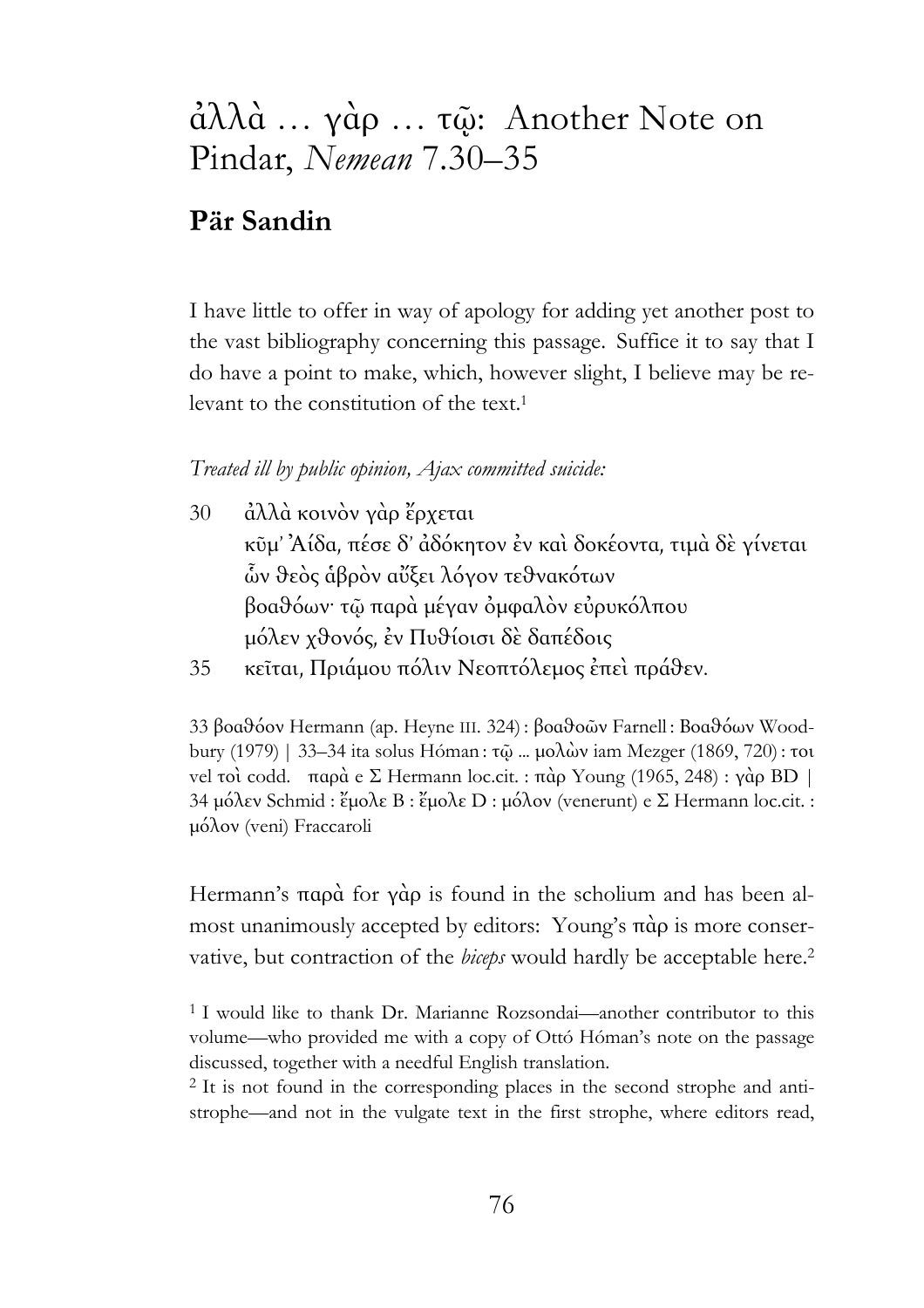As for the other difficulties of 33–34 critics are, to put it mildly, divided.3 I shall argue for the text printed above, as read by the Hungarian scholar Ottó Hóman (vol. I, p. xx).

Mezger (1869, 720) first suggested the crucial emendation, τῷ for τοι. <sup>4</sup> This has been supported by some critics, who differ slightly in their readings;<sup>5</sup> however, nobody has acknowledged that the adverb should be taken as connected with the previous particle γάρ. ἀλλὰ κοινὸν γὰρ … βοαθόων is a complete, continuous statement, which in its entirety is taken up by τῷ: the adverb is not referring back exclusively to τιµὰ κτἑ, as argued by the last cited critics (n. 5). The combination is well-known, in particular from Homer: in the *Iliad*, the particle-combination ἀλλὰ ... γὰρ ... τῷ is employed in three of the four passages where  $\dot{\alpha} \lambda \lambda \dot{\alpha} \ldots \gamma \dot{\alpha} \rho$  is used;<sup>6</sup> γάρ simple or in other combinations is also regularly taken up and reinforced by τῷ. 7 Sometimes, as in the case in the present passage, one or several clauses linked by δέ or καί intervenes, expanding on or exemplifying the

with Benedictus and the scholium, ἐνέβαλε. The mss. present ἔβαλε, and ἔµβαλε would produce exact responsion with πὰρ, but for metrical reasons contraction is unlikely, being followed by resolution of the subsequent *longum*. 3 Reviews of the relevant interpretations are found in Woodbury 1979, 103–7,

and Most 1986, 262–65: in the last two decades see Peliccia 1989, De Lucia 1993, the recent commentary by Loscalzo, and Howie 1998 (on which see further below, n. 13).

4 Pindar uses this adverb in *P.* 5.23, *I.* 8.5 and *I.* 8.66. According to Slater (1969) s.v. τῶ the mss. for these passages are unanimous in reporting τῷ, not τώ which Apollonius Dyscolus, apparently in polemic against some other grammarian, claimed to be the correct form of adverbs ending in -ω (*Adv*. pp. 198–99 Schneider, severely corrupt). Modern editors usually print τῶ with circumflex but without the iota. The matter is of little or no consequence for my argument here.

<sup>5</sup> Wilamowitz (1922, 162, n. 2): λόγον ... βοαθόον· τῷ ... μόλον (1st pers.); Norwood (1943, 326): λόγον … βοαθόον· τῷ … µόλεν; Most (1986, 268–71): θεὸς … λόγον … βοαθοῶν· τῷ … µόλεν. 6 15.739–41, 17.338–40, 23.607–9: in 7.242 ἀλλὰ … γάρ is taken up by another

ἀλλά. 7 See Kirk on *Il*. 7.328, Denn. 99 (ἀλλὰ… γὰρ… τῷ), 70–71 (γὰρ …τῷ).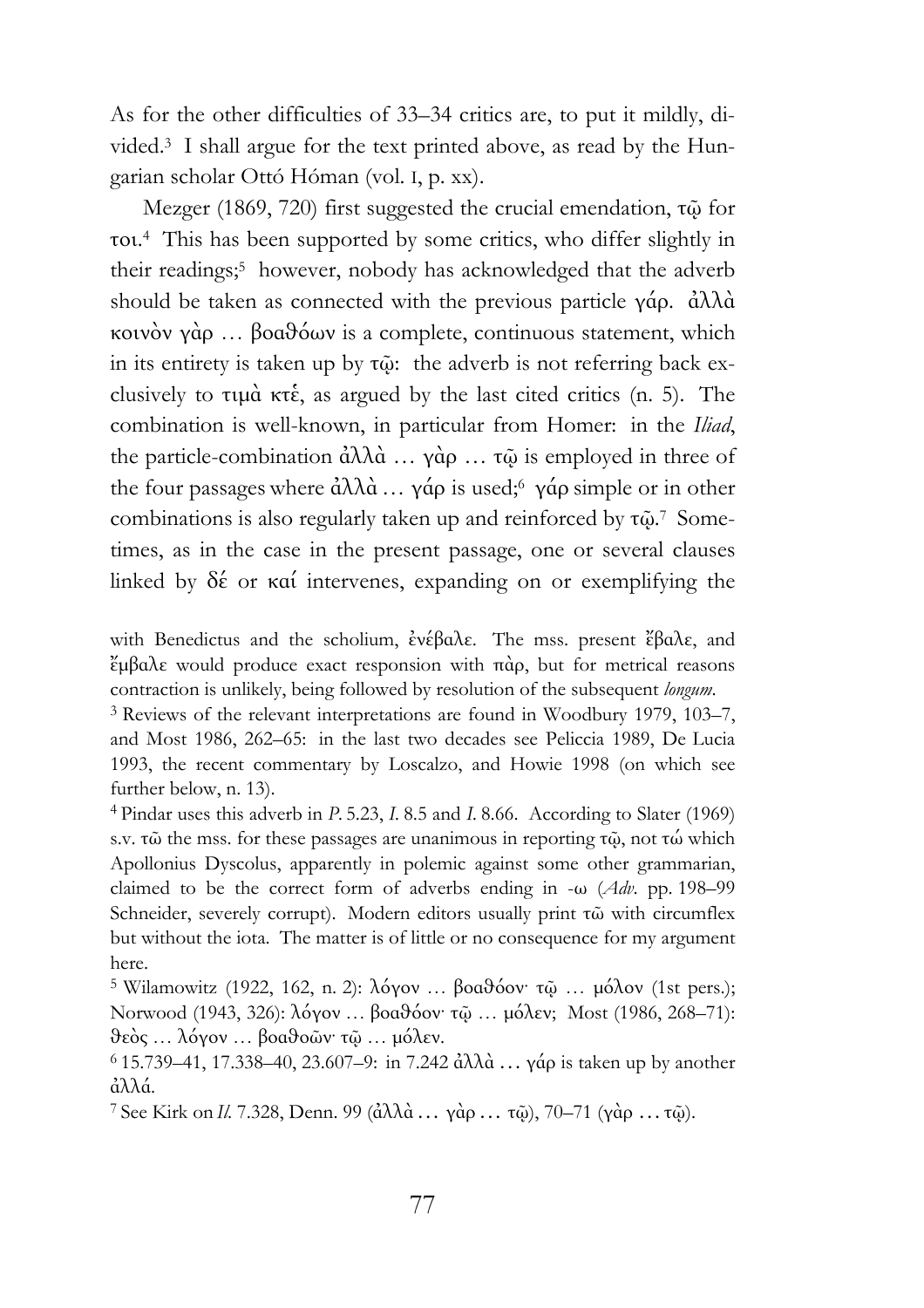γάρ-clause: an especially complex case is found in *Il*. 6.216–24, where the γάρ in 216 is not answered by τῷ until eight verses later.

A literal translation of 30–35 would run something like:

*But common to all comes the wave of death: it falls on the unexpecting as well as on him who purposes it—honour befalls those whose reputation a god causes splendidly to surge when they have died in valiant succour. So he came to the centre of the earth, and lies in the holy Pythian ground, Neoptolemus, having sacked the city of Priam.* 

ἀλλὰ κοινὸν γὰρ … δοκέοντα is a transition from the subject Ajax to the subject Neoptolemus: ἀδόκητον refers to the latter, who in this version of the myth meets death unexpectedly: having returned from the war he is slain in Delphi in a quarrel over sacrificial meats.8 δοκέοντα, "expecting", or even (as in the above translation) "purposing" (cf. LSJ s.v. I.1.b and I.3.b), refers to Ajax' suicide, the subject of the previous verses: as opposed to Neoptolemus, Ajax was obviously δοκέων in relation to his death.9 τῷ takes up this argument as well as the part of honourable deaths.10

The same arguments would support Norwood's and Most's versions (above, n. 5). However, I believe the stem ( $\beta$ on $\vartheta$ -) with its pronounced martial flavour is out of place in this context as a description of the publicity-campaign of a benign god.11 Formally, βοαθοῶν

<sup>9</sup> Thus rightly Gerber (1963, 187) and also Carey ad loc.: "δοκέοντα suggests Ajax's situation, ἀδόκητον that of Neoptolemus (…), thus preparing for the revised version of the hero's death." Revised, that is, in relation to that presented in the sixth *Paean*, where Neoptolemus' death was presented as not entirely honourable. Like Carey (see esp. pp. 133–36) and, e.g., Fogelmark 1972, 109– 16, 123–25, passim; Fogelmark 1976, 125–26, 129–30, passim—I am convinced that the seventh *Nemean* contains actual references, indeed an apology, for Pindar's treatment of Neoptolemus in the sixth *Paean*. 10 The whole utterance takes the form of a *priamel*: see, for instance, Gerber on

*O*. 1.1–7.

11 Or, even worse, of Pindar himself ("helping, I came…").

<sup>8 40–42.</sup> See further Rutherford 2001, 321, n. 64.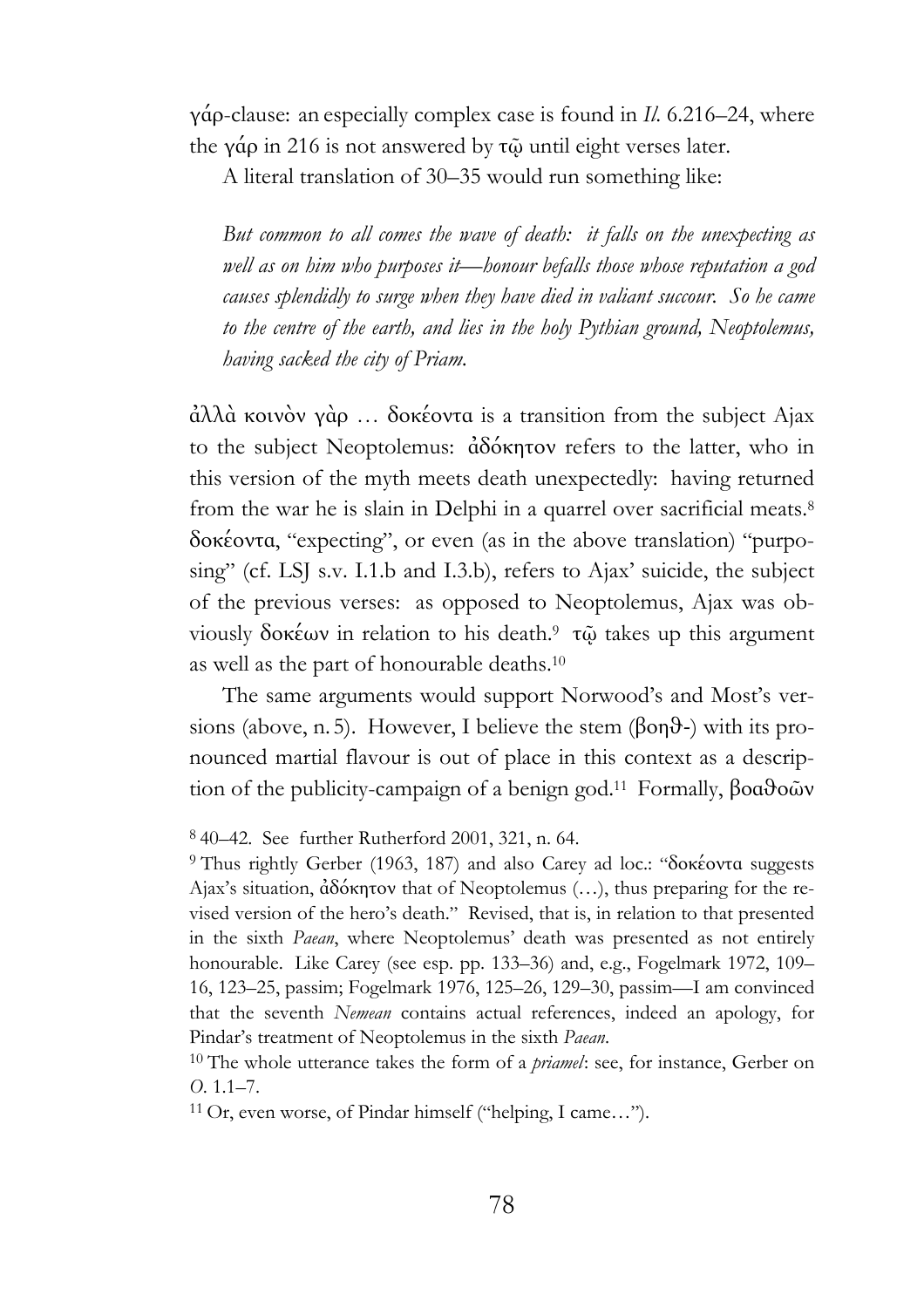is just possible—the Attic contraction of  $ε + ω$ , unparalleled in Pindar, is perhaps acceptable after a vowel.12 On the other hand, in *P.* 2.84, Pindar has ὑποθεύσοµαι, not -θοεύσοµαι which would have been expected if βοαθοῶν is correct and Pindar consistent in his contractions. βοαθόων is defended by Woodbury (1979, 106–10), and even if we remain sceptical about the adjective being an "official" title of the Heroes worshipped at Delphi (Woodbury would read Βοαθόων, τοὶ ... µόλον), the general argument is valid: Neoptolemus is recognised as one of the heroes who die valiantly "running to the aid" of a righteous cause, and whose honour the god increases.13

## *References*

- Benedictus, J. Πινδάρου περίοδος: *Pindari Olympia, Pythia, Nemea, Isthmia*. Saumur 1620.
- Buck, C. D. *The Greek Dialects.* Chicago 1955.
- Carey, C. *A Commentary on Five Odes of Pindar*. New York 1981.
- De Lucia, R. "Una nota pindarica". *Sileno*, 19 (1993), pp. 427–35.
- Denn[iston, J. D.] *The Greek Particles.* 2nd ed., Oxford 1954.
- Farnell, L. R. *The Works of Pindar.* I–III, London 1932 (vol. II rep. as *Critical Commentary to the Works of Pindar*, Amsterdam 1965).
- Fogelmark, S. *Studies in Pindar.* Lund 1972.
- ——. "Pindar, *Nemean*, 7, 50–52". *L'Antiquité classique*, 45 (1976), pp. 121–32.
- Fraccaroli, G. *Pindaro: Le odi e i frammenti*. I–II, Milan 1914.
- Gerber, D. E. "Pindar, *Nemean*, 7, 31". *American Journal of Philology*, 84 (1963), pp. 182–88.
- Gerber, D. E. *Pindar's* Olympian One: *A Commentary*. Toronto 1983 (Phoenix, Supplementary Volume 15).

<sup>12</sup> Buck 1955, §§ 42.6, 45.2.

<sup>13</sup> Apart from Douglas Gerber (n. 9), another συνεγκωµιαστής, Gordon Howie, has written on this passage (1998, 105–6, 122–26): an interesting piece which is not incompatible with the reading advocated here, even if Howie does prefer the reading βοαθοῶν referring either to the poet, the god, or to Neoptolemus himself. Howie stresses, in a comparison between the present ode and Thucydides' *Archaeology* (1.2–19), the general, gnomic validity of 31–32, and argues against the too-specific sense proposed by Woodbury (loc.cit.), an argument with which I fully agree.